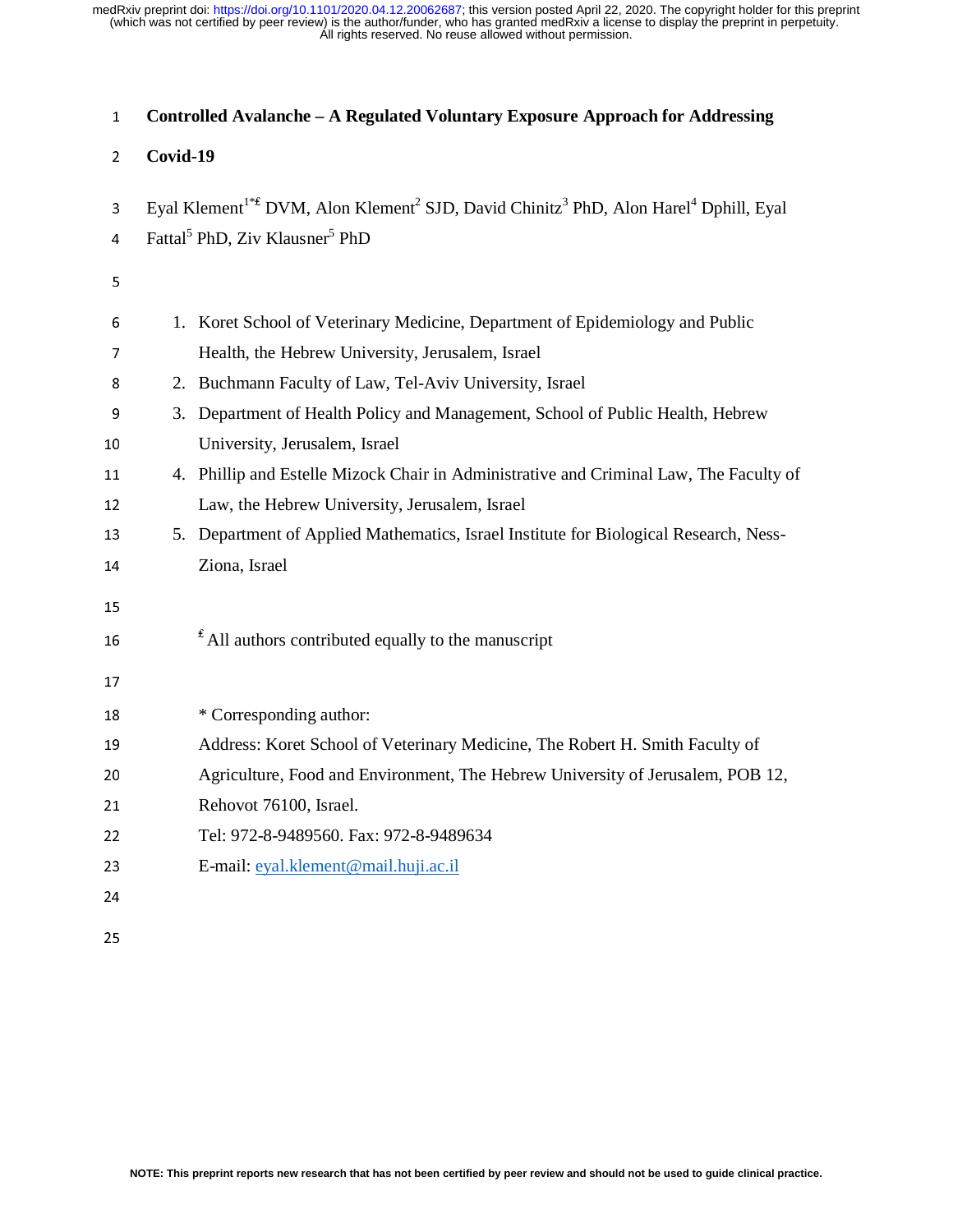#### <sup>26</sup>**Abstract**

## 27 Background:

<sup>28</sup>The ongoing Covid-19 pandemic has driven many countries to take radical suppression 29 measures. While reducing mortality, these measures result in severe economic repercussions, 30 and inhibit the development of herd immunity. Until an effective vaccine will be available, <sup>31</sup>we propose an alternative approach, akin to avalanche control at ski resorts, a practice which 32 intentionally triggers small avalanches in order to prevent a singular catastrophic one. Its<br>33 main goal is to approach herd immunity faster than the current alternatives, with lower main goal is to approach herd immunity faster than the current alternatives, with lower <sup>34</sup>mortality rates and lower demand for critical health-care resources. According to this 35 approach, individuals whose probability of developing serious health conditions is low (i.e. 36 20-49 years old with no comorbidities) will be offered the option to be voluntarily exposed to<br>37 the virus under controlled supervision, and will then be issued 'immunity certificates' if they the virus under controlled supervision, and will then be issued 'immunity certificates' if they 38 are confirmed to have developed SARS-CoV-2 antibodies.

#### 39 Methods:

40 Using a compartmental model we examine the implications of the controlled avalanche (CA)<br>41 strategy over the population in Israel. We compare four scenarios: in two scenarios the CA strategy over the population in Israel. We compare four scenarios: in two scenarios the CA 42 program is applied to the low-risk population (with the rest of the population subject to<br>43 mitigation measures), followed by mitigation for the entire population or by uncontrolled mitigation measures), followed by mitigation for the entire population or by uncontrolled <sup>44</sup>spread. These are compared to mitigated and uncontrolled scenarios without the CA program. <sup>45</sup>We discuss the economic, ethical and public health implications of the CA strategy.

#### 46 Findings:

<sup>47</sup>We show that compared to mitigation of the entire population, the CA strategy reduces the 48 overall mortality by 43%, reduces the maximum number of people in need for ICUs by 62% 49 and decreases the time required for release of 50% of the low-risk population by more than 2 50 months.

#### 51 Interpretation:

- 52 This study suggests an ethically acceptable practice, that enables reaching herd immunity<br>53 faster than the current alternatives, with low mortality and minimal economic damage.
- faster than the current alternatives, with low mortality and minimal economic damage.
- 54
- 
- 55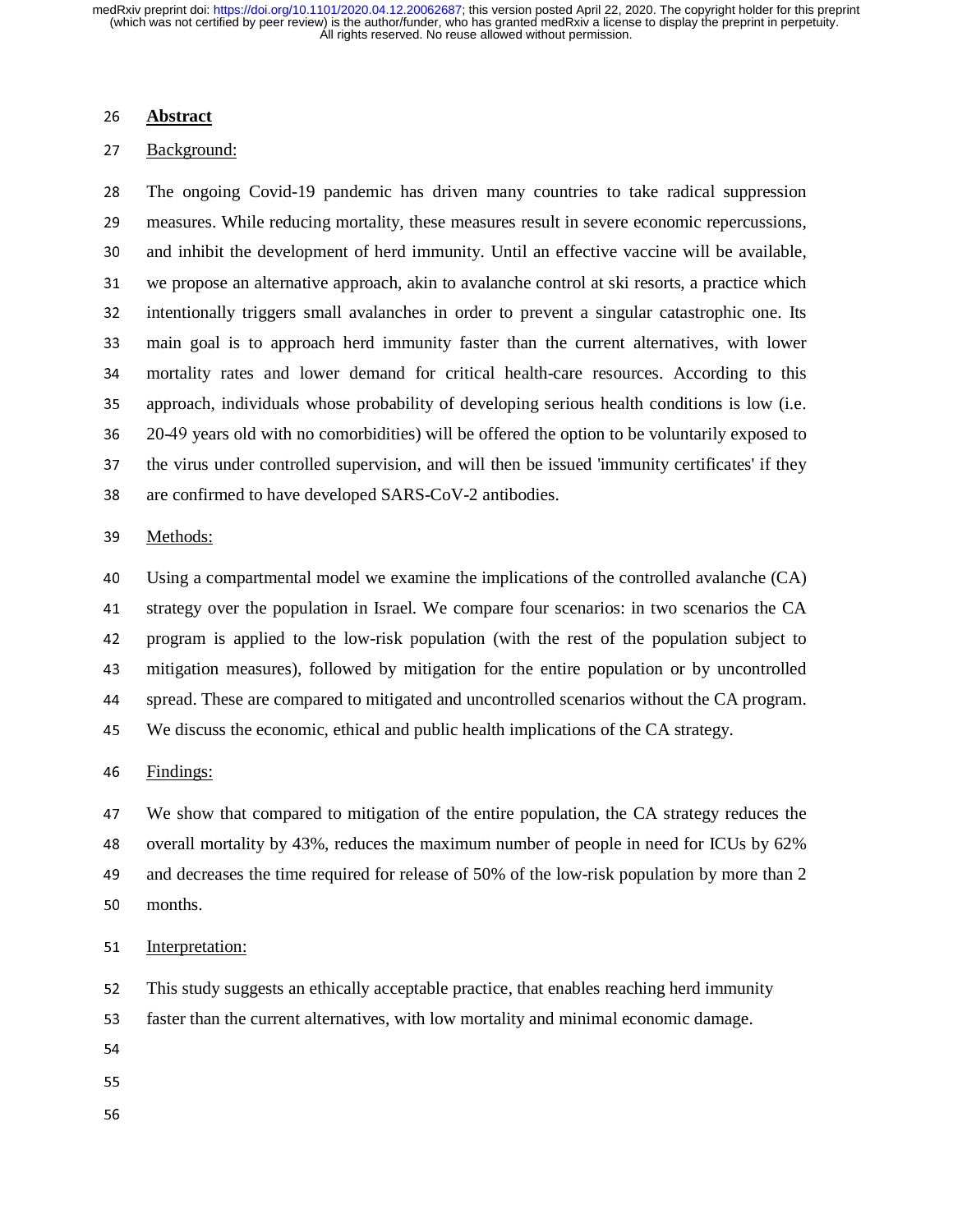#### <sup>57</sup>**Introduction**

The ongoing Covid-19 pandemic has created a crisis where optimal control and means of mitigation are still unknown. Two main competing strategies have been suggested and implemented for controlling the epidemic: The first, *suppression*, aims at drastic reduction of 61 disease incidence. This strategy is based on radical social distancing, closure of schools and universities and forbidding mass gatherings. Policies reflecting this strategy were first enacted by the Chinese government and, subsequently, by other countries. The second strategy, *mitigation*, is based on case isolation, voluntary home quarantine, and social distancing of high-risk populations. This strategy was successfully implemented in Israel 66 during the first three weeks of the epidemic. However, it was abandoned and replaced by a suppression strategy due to a sharp increase of disease incidence following a holiday **(1)**. Mitigation strategy was also practiced for a short time in England before being abandoned after Ferguson et al. demonstrated their projections **(2)** and it is currently practiced in 70 Sweden.

71 Ferguson et al., (2) demonstrated that although mitigation would reduce peak critical health 72 care demand, it would still be several times higher than its surge capacity. Consequently, it<br>73 would result in a staggering death toll. These grim forecasts were realized in the epidemics in would result in a staggering death toll. These grim forecasts were realized in the epidemics in 74 Italy, Spain, France and the US, which shifted to suppression only during late stages of the 75 epidemic. Suppression, on the other hand, though effective in controlling the epidemic, would 76 prevent the development of herd immunity and is expected to paralyze the economy and 77 carries far-reaching social ramifications.

78 Some countries (e.g. Taiwan, South-Korea and Singapore) have followed WHO 79 recommendations (3), and implemented social distancing with contact tracing accompanied<br>80 by massive testing and isolation of the infected prior to symptoms. These countries have been by massive testing and isolation of the infected prior to symptoms. These countries have been 81 relatively successful in mitigating the epidemic and reducing case fatality so far (4), though 82 none of them has eliminated the virus.

83 Covid-19 is characterized by a high  $R_0$ , probable infectiousness of asymptomatic and pre-84 clinical patients (5), and has no known cure, precluding containment (6). Therefore, in the 85 absence of effective vaccine, the only foreseeable endpoint of this epidemic can be expected <sup>86</sup>when a certain level of herd immunity is reached. Such a condition requires a large 87 proportion of the population (58%-70%) to be infected, depending on the estimated  $R_0$  (2.4-<sup>88</sup>3.3) (2, 7). The main goal of any control strategy should be therefore to reduce the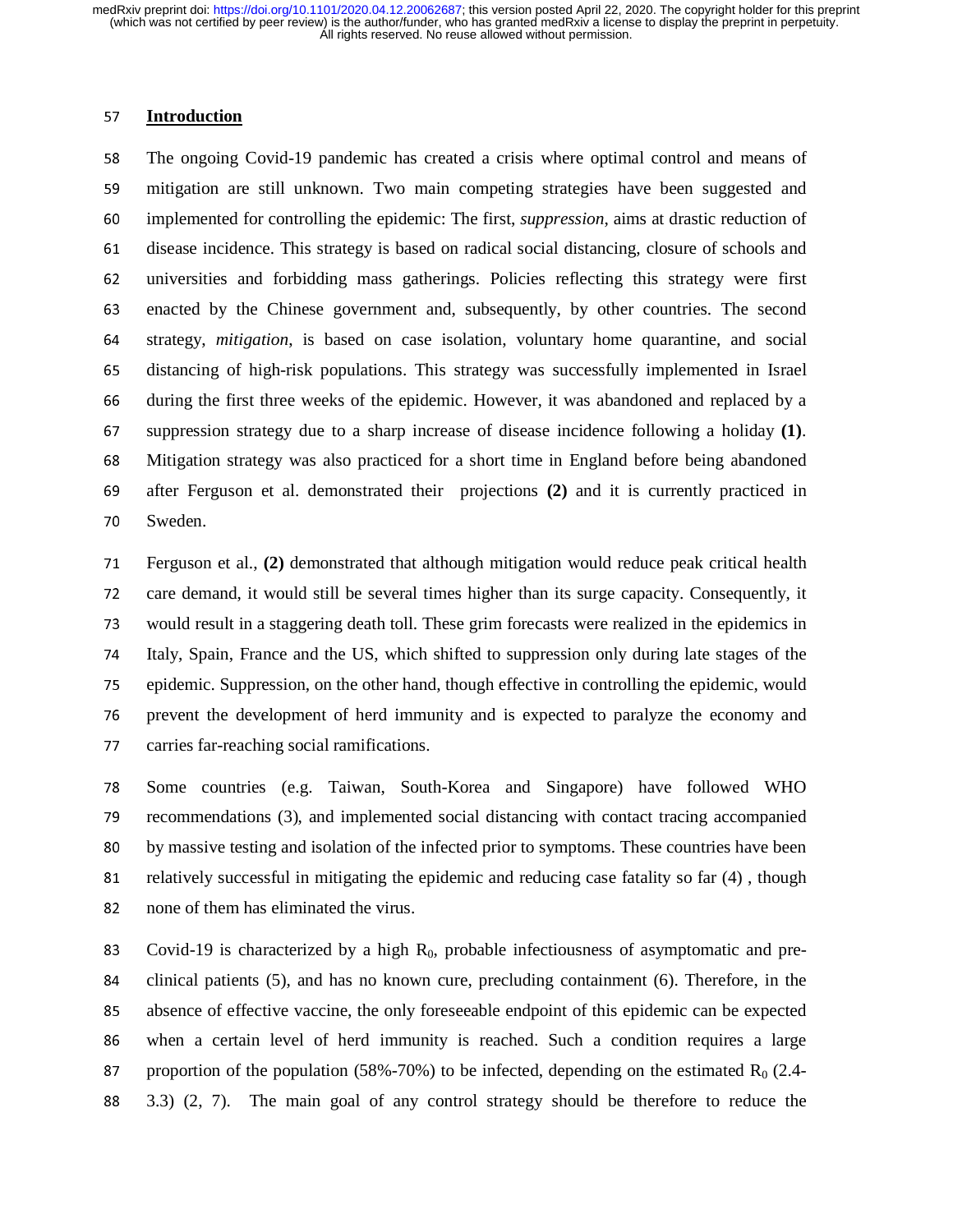89 percentage of high-risk population among those infected until herd immunity is reached, and 90 use critical health care resources optimally over time.

91 The strategy we propose is based on identifiable risk characteristics of different segments in 92 the population and on voluntary immunization through exposure. Instead of using non-<br>93 discriminating measures targeted at the population as a whole, we propose regulated <sup>93</sup>discriminating measures targeted at the population as a whole, we propose regulated 94 voluntary exposure of its low-risk members. Once they are certified as immune, these<br>95 individuals return to the population, increase its overall immunity and resume their normal <sup>95</sup>individuals return to the population, increase its overall immunity and resume their normal <sup>96</sup>life. This approach is akin to avalanche control at ski resorts, a practice which intentionally 97 triggers small avalanches in order to prevent a singular catastrophic one. Its main goal is to 98 create herd immunity, faster than current alternatives, and with lower mortality rates and 99 lower demand for critical health-care resources. Furthermore, it is also expected to be<br>100 effective in relieving the huge economic pressures created by the current pandemic (For <sup>100</sup>effective in relieving the huge economic pressures created by the current pandemic (For 101 similar proposals see supplementary material).

102 Using a compartmental model of the SEIRD framework we examine three main effects of the proposed strategy: total mortality, impact on the ICU at the peak of the epidemic and time of 103 proposed strategy: total mortality, impact on the ICU at the peak of the epidemic and time of<br>104 return to work. We show that all three variables are significantly reduced by the proposed 104 return to work. We show that all three variables are significantly reduced by the proposed<br>105 strategy. We then discuss the economic, ethical and distributional aspects of its strategy. We then discuss the economic, ethical and distributional aspects of its 106 implementation. We conclude that in the current situation, this approach is reasonable on all<br>107 grounds and that its underlying premises should be further examined to allow its <sup>107</sup>grounds and that its underlying premises should be further examined to allow its 108 implementation.

## <sup>110</sup>**Materials and methods**

## 111 1. The Proposed Approach: Regulated Voluntary Exposure Based on Risk Characteristics

112 A. Underlying modelling assumptions

113 The proposed strategy dynamics was modeled, based on three assumptions:

114 The first assumption is that people infected by SARS-CoV-2 become immunized to future re-<br>115 infection for a long time period. Previous studies demonstrated a sustained neutralizing

115 infection for a long time period. Previous studies demonstrated a sustained neutralizing<br>116 antibody activity, lasting for at least two years, after the onset of symptoms in most of SARS-

antibody activity, lasting for at least two years, after the onset of symptoms in most of SARS-

117 Cov-1 recovered patients (8, 9) and persistence of anti-SARS-Cov-1 IgG in infected health-

118 care workers for at least 12 years (10). In a recent study researchers failed to re-infect

<sup>109&</sup>lt;br>109<br>109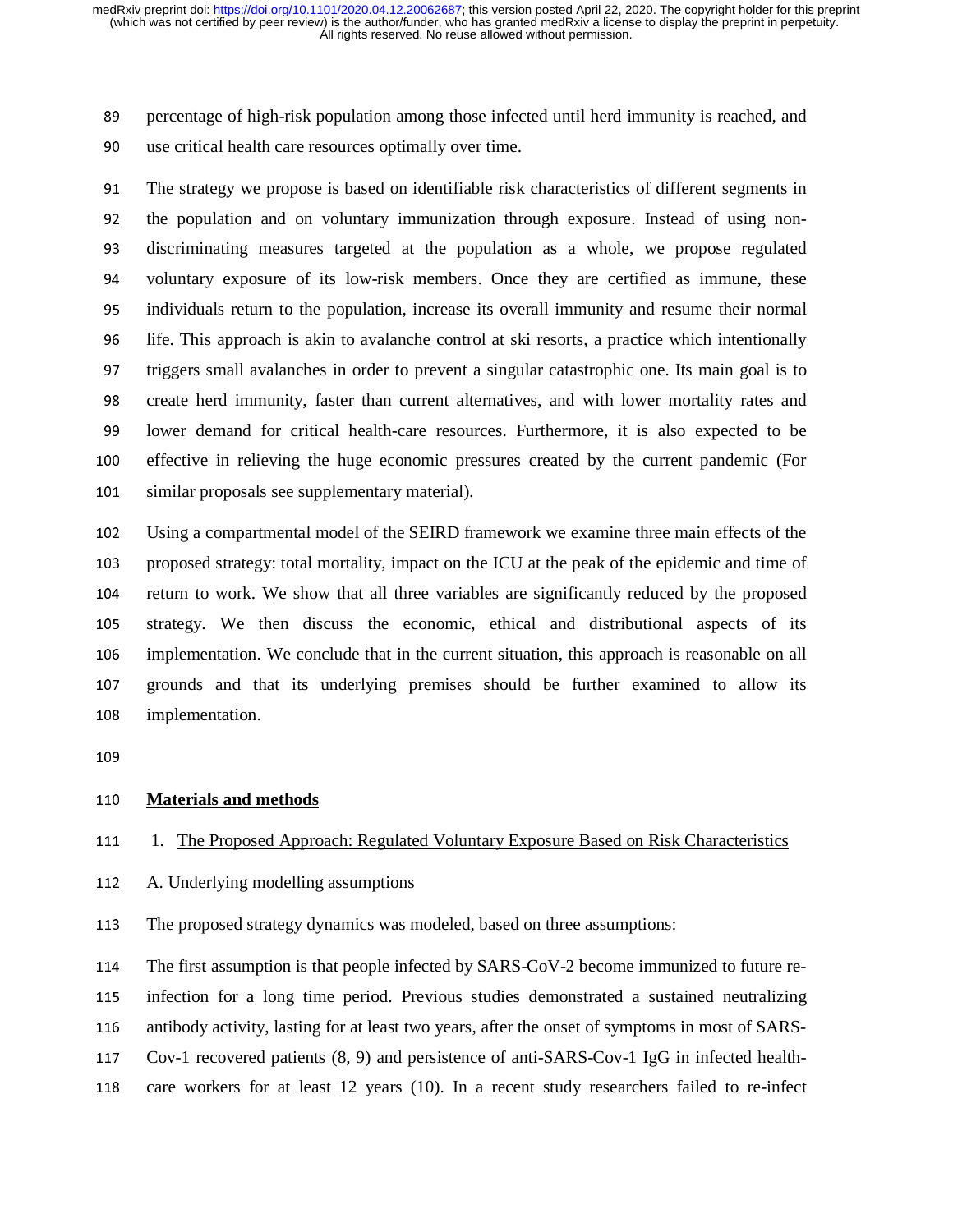<sup>119</sup>Macaque monkeys 28 days after first clinical infection, indicating protective immunity 120 developed after infection by SARS-Cov-2(11).

121 The second assumption, based on experience with SARS-Cov-2 is that the period of 122 infectiousness is limited and that virus shedding can be easily detected. Data collected so far<br>123 suggest that virus shedding by moderately affected Covid-19 patients does not exceed 14 suggest that virus shedding by moderately affected Covid-19 patients does not exceed 14 124 days after onset of clinical signs (12, 13). Virus shedding was documented in asymptomatic<br>125 patients for at least seven days (14). Though there is no documentation of the longest period patients for at least seven days (14). Though there is no documentation of the longest period 126 of virus shedding in asymptomatic patients it is very reasonable to conclude that they do not 127 shed the virus longer than cases who show clinical signs. In accordance with this evidence, 128 the current guidelines of the ECDC and other health agencies for hospital discharge are based 129 on resolution of clinical signs (i.e. no fever for at least 3 days and significant improvement of<br>130 respiratory symptoms combined with at least two negative consecutive respiratory tract respiratory symptoms combined with at least two negative consecutive respiratory tract 131 samples taken at least 24 hours apart (14)).

132 The third assumption is that case fatality among people aged 20-49 years is very low.<br>133 According to Verity et al. the proportions of cases hospitalized among patients aged 20-29. According to Verity et al. the proportions of cases hospitalized among patients aged 20-29, <sup>134</sup>30-39 and 40-49 in China were 1%, 3.4% and 4.3%, respectively. Case fatality ratios (CFR) 135 estimated for these ages in Wuhan were 0.03%, 0.08% and 0.16% respectively (15). Similar 136 age specific CFRs were reported in South-Korea. Though Verity et al. did account for age<br>137 differential under-ascertainment and the Korean data is based on very meticulous <sup>137</sup>differential under-ascertainment and the Korean data is based on very meticulous <sup>138</sup>surveillance, the real extent of under-ascertainment may be lower and can be estimated only 139 after availability serologic data. It should also be considered that these case fatalities include 140 patients with co-morbidities even in the younger ages.

141 B. Regulated voluntary exposure program

142 Given the above three assumptions, the following program is suggested: Individuals whose<br>143 probability of developing serious health conditions is low will be offered the option to be probability of developing serious health conditions is low will be offered the option to be 144 exposed to the virus under controlled supervision. To do so, a threshold risk factor should be<br>145 determined, based on easily identifiable and verifiable characteristics, most significantly age. <sup>145</sup>determined, based on easily identifiable and verifiable characteristics, most significantly age, 146 but also the existence of other comorbidities such as hypertension, cardiac disease, lung <sup>147</sup>disease, diabetes, etc.. Individuals whose risk is lower than this threshold would be allowed to 148 participate in the voluntary exposure program.

<sup>149</sup>Exposure may be applied using one of various alternative measures – either through <sup>150</sup>individual controlled infection, or (as modelled here) through coordinated group exposure to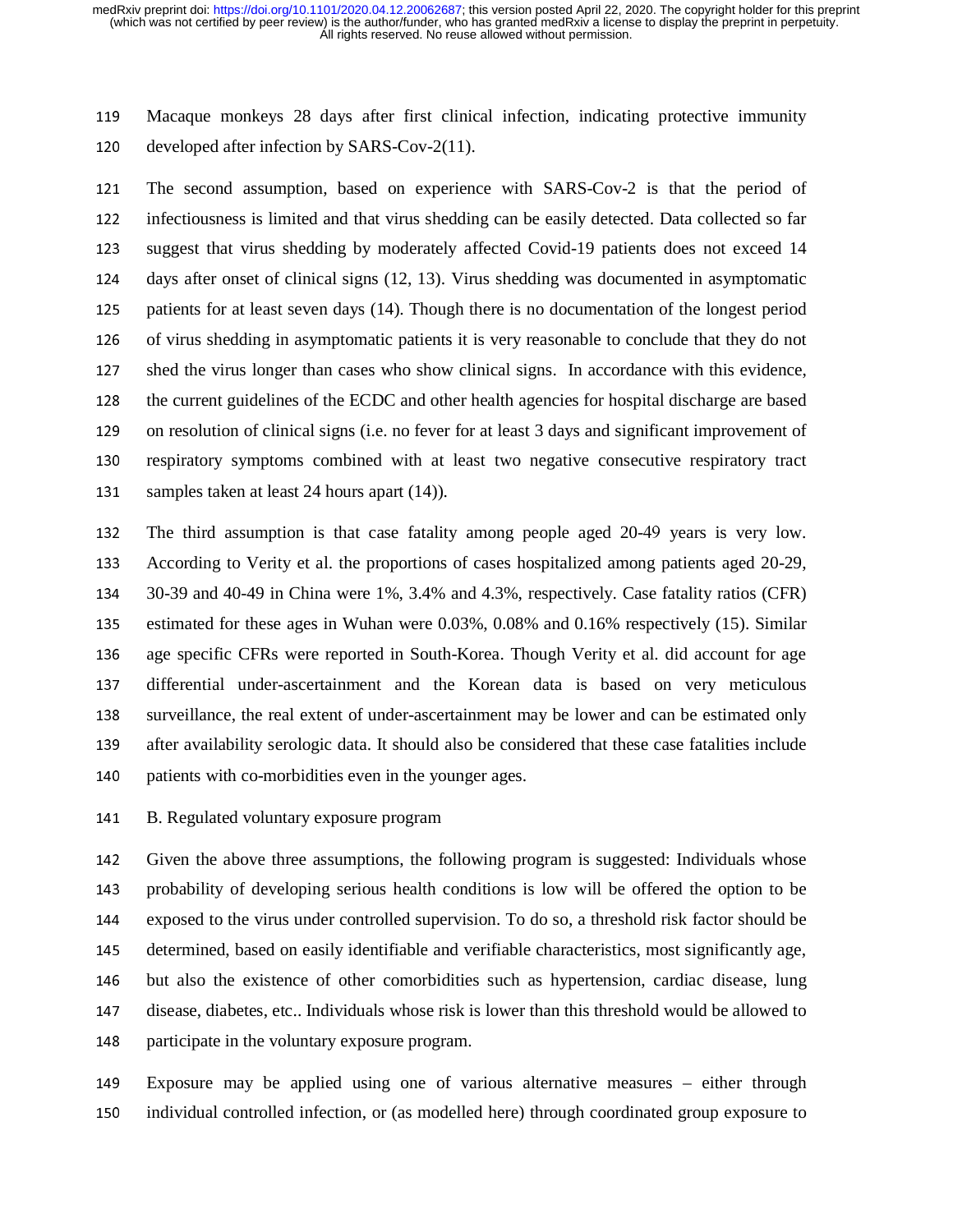151 the virus and quarantine, where all participants can communicate and contract the virus, thus 152 raising the effective reproductive number within this group. It may also be implemented by <sup>153</sup>simply relaxing social distancing and other limitations for the participants, subject to 154 subsequent quarantine and periodical medical monitoring.

155 The state would issue 'immunity certificates' to everyone who is confirmed to have developed <sup>156</sup>SARS-CoV-2 antibodies and is verified as non-contagious (16) (development and validation 157 of good serological assays to detect exposure to the virus is currently defined as a major need <sup>158</sup>(4) and its wide implementation is a matter of short time). Certified individuals would be 159 allowed to reenter society and the workforce, as they can no-longer infect other people. They <sup>160</sup>may also provide medical treatment, as well as other necessary services to high-risk 161 population. These certified individuals would resume their social and economic life, and<br>162 contribute to the recovery of the economy on both supply and demand sides. contribute to the recovery of the economy on both supply and demand sides.

## <sup>163</sup>2. Modeling the epidemiological impact:

164 The dynamics of the COVID-19 epidemic spread as well as the effect of the controlled 165 avalanche (CA) program were ascertained using a deterministic compartmental model which<br>166 is an expansion of an earlier model (1). Similar to other models that describe the dynamics of is an expansion of an earlier model (1). Similar to other models that describe the dynamics of <sup>167</sup>COVID-19 in a given population, it describes the stages of the epidemic in a SEIRD 168 framework (17-19). In this framework, the modeled population is divided into five 169 compartments:  $S$  – susceptible,  $E$  – exposed and asymptomatic, I – infectious and 170 symptomatic,  $R$  – recovered and immune, and  $D$  – deceased. As there is evidence for the 171 possibility of infection by asymptomatic COVID-19 cases (5) the model consists the 172 possibility that a fraction  $\varepsilon_E$  of the individuals in the E compartment can be infectious.

173 Due to the fact that the risk of mortality due to COVID-19 is associated with age (15), the 174 model divides the population into two sub-populations: the low-risk labor age population that<br>175 consists of individuals whose age is in the range of 20-49 and the general population which consists of individuals whose age is in the range of 20-49 and the general population which 176 consists of all other individuals (top and middle SEIRD chains in Fig. 1, correspondingly).

177 The low-risk and general population lead to separate dynamics. However, these two sub-<br>178 populations are connected by the same group of infectious individuals,  $T<sub>1</sub>$ , which consists of populations are connected by the same group of infectious individuals,  $T<sub>I</sub>$ , which consists of 179 all members of the infectious and symptomatic compartments in the general and low-risk 180 population (namely, I and I<sub>L</sub> in Fig. 1) as well as a fraction  $\varepsilon_F$  of the asymptomatic members 181 of the two populations (namely, E and  $E<sub>L</sub>$  in Fig. 1). Therefore, the susceptible individuals in 182 each of the sub-populations (namely, S and  $S_L$ ) can be infected by any infectious individual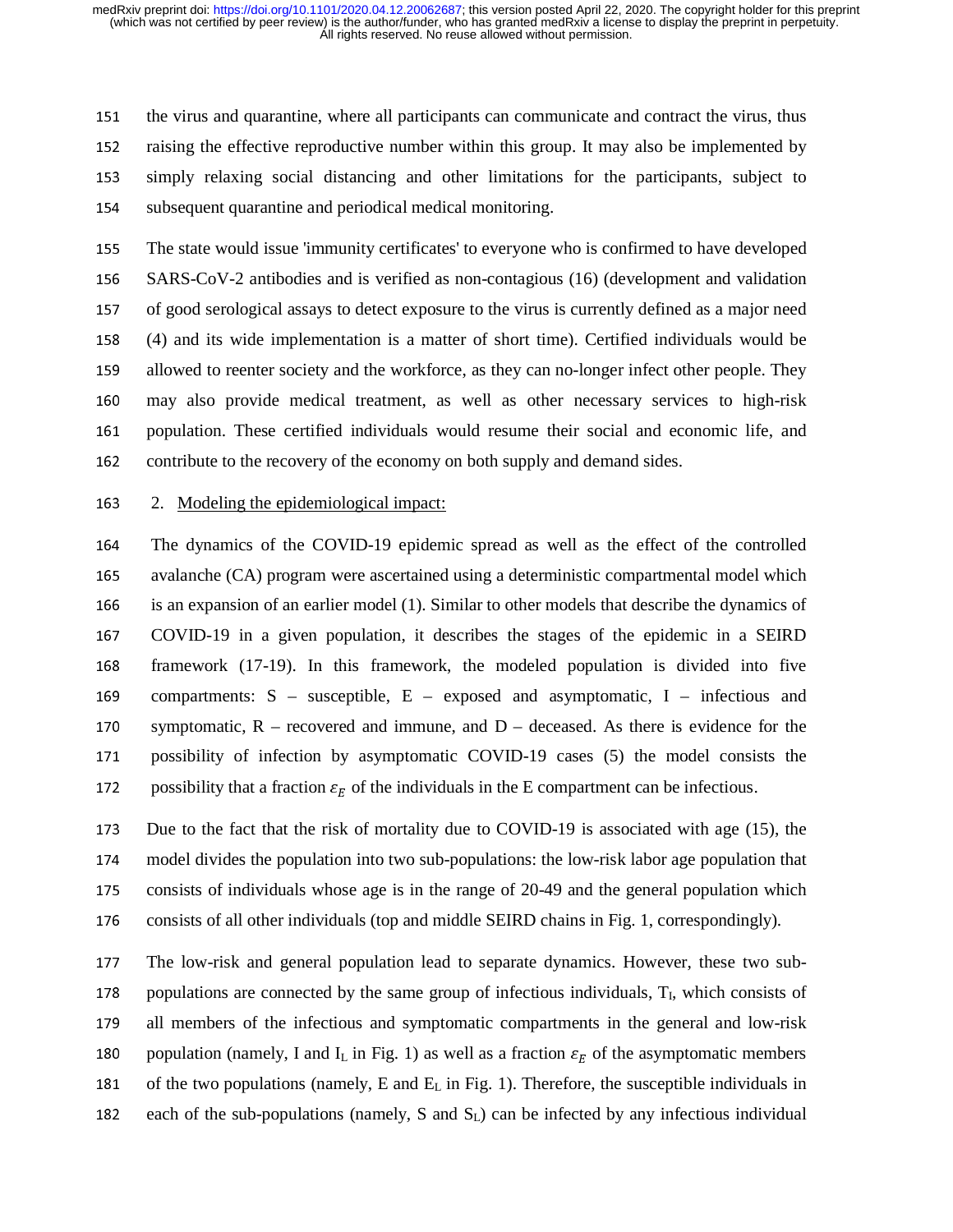183 from either sub-population. The disease transmission (i.e., the passage from the S to E and  $S_L$ )

184 to  $E_L$ ) depends also on the effective contact rate,  $\beta$ .

185 Following the infection, the passage of asymptomatic cases to symptomatic (i.e., from the E 186 to I and from the  $E<sub>L</sub>$  to I<sub>L</sub> compartments) is dictated by the rate of development of clinical 187 symptoms. From there, symptomatic and infectious individuals can either recover or die from 188 the disease, according to the CFR of the general population or that of the low-risk population,<br>189  $\delta$  and  $\delta_t$ , correspondingly. The passage between the I to the D or R (or from I<sub>I</sub> to D<sub>I</sub> and R<sub>I</sub>) 189  $\delta$  and  $\delta_L$ , correspondingly. The passage between the I to the D or R (or from I<sub>L</sub> to D<sub>L</sub> and R<sub>L</sub>) 190 compartments is dictated by the recovery rate,  $\gamma$ .

191 In the model the CA program is implemented by allowing volunteers to stay with other 192 infected individuals at the same residency (e.g. hotels designated for the CA program), in<br>193 which no social distancing is implemented and high contact rate is allowed. When the CA 193 which no social distancing is implemented and high contact rate is allowed. When the CA<br>194 program is activated (low SEI chain in Fig. 1), a batch process begins. The function  $v(t)$  is a 194 program is activated (low SEI chain in Fig. 1), a batch process begins. The function  $v(t)$  is a<br>195 forcing function that every  $\tau$  days returns a value of 1, thus allowing a new batch (whose size forcing function that every  $\tau$  days returns a value of 1, thus allowing a new batch (whose size 196 is N<sub>A</sub>) of low-risk susceptible volunteers to join the CA program. In the CA program, the infection of susceptible volunteers,  $S_A$ , is dictated by  $T_A$ , the group of infectious individuals infection of susceptible volunteers,  $S_A$ , is dictated by  $T_A$ , the group of infectious individuals 198 among the CA program volunteers and  $\beta_A$ , the effective contact rate in the program. Upon 199 recovery or death, the volunteers return to the  $R_L$  and  $D_L$  compartments of their original 200 population. population.

201 In this study, the parameters that describe the epidemiology of the COVID-19 disease, 202 namely  $\kappa$  and  $\gamma$ , were based on an analysis of actual event-data (20). The infection fatality 203 ratios,  $\delta$  and  $\delta_L$ , were based on weighted average of data on Israel's population by age groups 204 with age dependent COVID-19 CFRs (15, 21). The periodic batch size of the CA program 205 volunteers was determined by associated data on the inventory of active tourist hotel rooms in 206 Israel (22). The effective contact rates,  $\beta$  and  $\beta_A$  were set according to parameters estimated 207 for data from the COVID-19 outbreak in China, before and during control measures were 208 taken (23, 24). Further details on the model and its parameters are provided in the 209 supplementary part.

210 The dynamics of epidemic spread was modeled considering two distinct populations: low-211 risk (ages of 20 to 49) and the rest of the population, termed here the general population (ages 212 0-19 and 50-). The following four scenarios were simulated:

213 1. Uncontrolled epidemic spread for the entire population.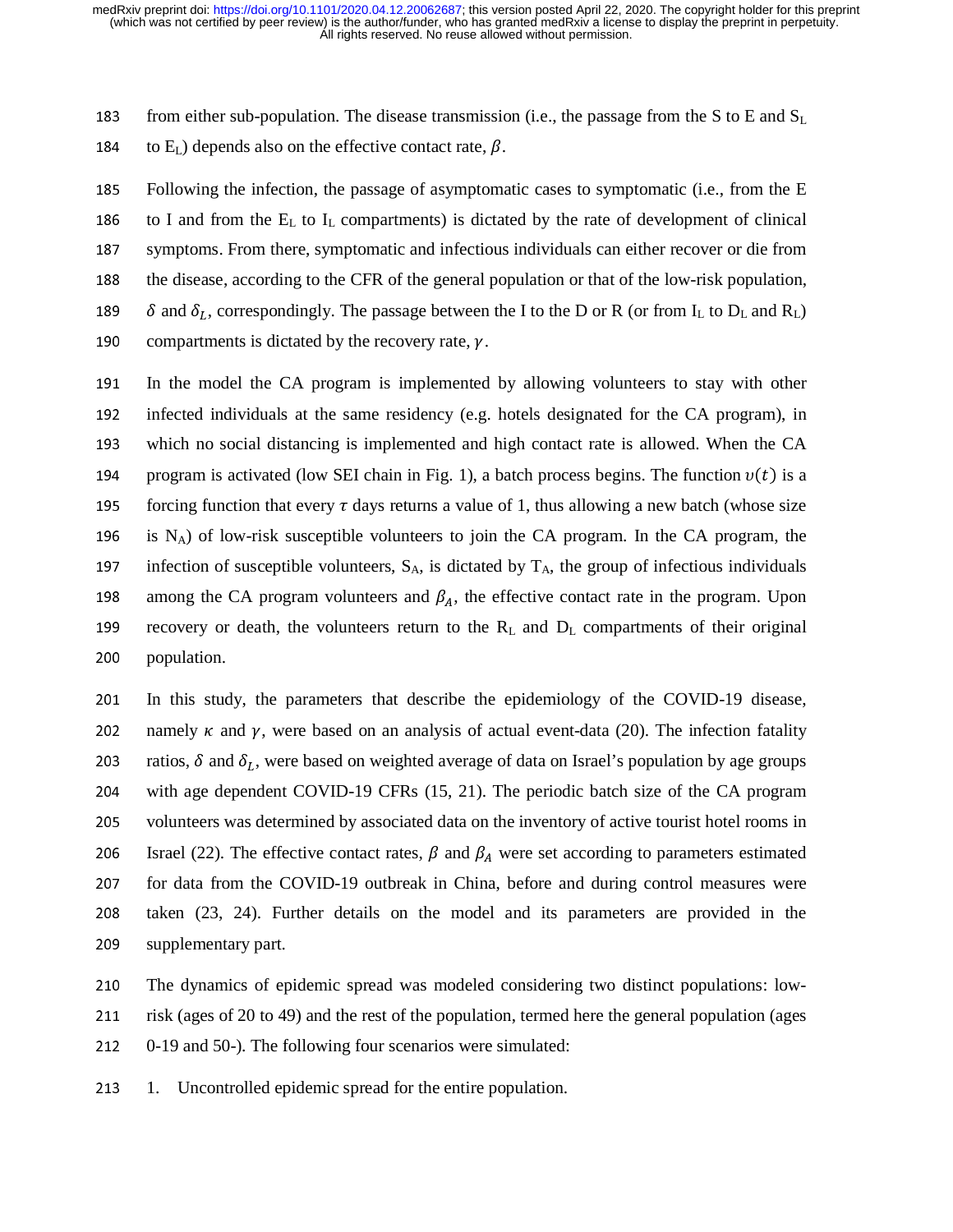- 214 2. Mitigated epidemic spread for the entire population
- 215 3. CA program for the low-risk population with mitigation for the general population,
- 216 followed by mitigation for the entire population.<br>217 4. CA program for the low-risk population with mit
- 4. CA program for the low-risk population with mitigation for the general population,
- 218 followed by followed by uncontrolled spread.
- 

#### <sup>220</sup>**Results**

221 In the modeled AC scenarios, the program was active during 210 days. During this time, the 222 simulation included an AC participation ratio of 81.5% from the low-risk population. As<br>223 depicted in Table 1. implementation of the CA policy leads to a dramatic reduction in depicted in Table 1, implementation of the CA policy leads to a dramatic reduction in 224 mortality, which is accompanied by a significantly faster release of the labor population. In<br>225 all scenarios, the main source of mortality is the general population. Fig. 2 demonstrates that all scenarios, the main source of mortality is the general population. Fig. 2 demonstrates that 226 the CA policy is fastest in releasing the lower risk - labor population, and it results in the 227 lowest infection rate among the higher risk - general population.

<sup>228</sup>A crucial number in public health management is the number of the intensive care units 229 (ICUs) available. A major challenge is to stay below this limit, which is currently in Israel<br>230 2.864 ICUs (25). Fig. 3 shows the ICU hospitalization demand for the four scenarios stated <sup>230</sup>2,864 ICUs (25). Fig. 3 shows the ICU hospitalization demand for the four scenarios stated 231 above, where the current limit of ICUs in Israel is marked by horizontal grey dashed line. The 232 two scenarios which include CA implementation exhibit dramatically lower cases in need of <sup>233</sup>ICU hospitalizations. Furthermore, the maxima for the general population in need for ICUs 234 under both CA scenarios is 4,146 cases (and 570 for the low risk population), much lower<br>235 than the 11,839 and 35,382 cases for mitigation and uncontrolled scenarios, respectively <sup>235</sup>than the 11,839 and 35,382 cases for mitigation and uncontrolled scenarios, respectively <sup>236</sup>(Table 1).

<sup>237</sup>Although in all scenarios the number of ICU hospitalizations for the total population exceeds 238 the ICU limit in Israel, the magnitude of the surge is dramatically reduced when the CA 239 strategy is implemented. Notably, in all scenarios, the general population is the main source<br>240 for the ICU demand while the CA volunteers require only very low percentage of the ICU 240 for the ICU demand while the CA volunteers require only very low percentage of the ICU<br>241 maximal capacity It should also be pointed out that the analysis is based on the median 241 maximal capacity. It should also be pointed out that the analysis is based on the median<br>242 effective contact rate over 29 provinces, which implemented moderate lockdown in China <sup>242</sup>effective contact rate over 29 provinces, which implemented moderate lockdown in China 243 during early stages of the epidemic (23). More effective lockdown measures as implemented<br>244 later in China should lead to lower estimates of morbidity and mortality. later in China should lead to lower estimates of morbidity and mortality.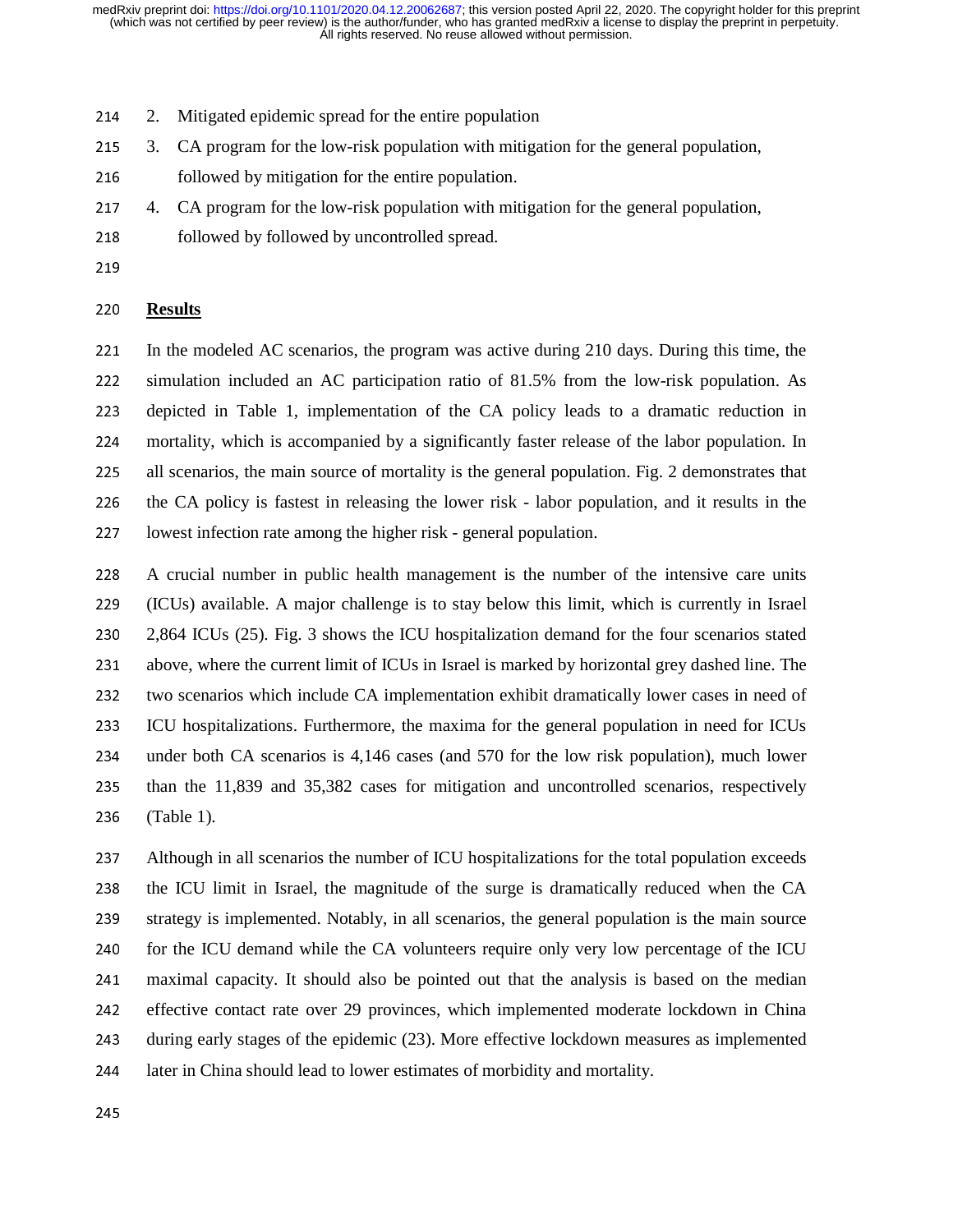# <sup>247</sup>**Discussion**

248 In this current reality created by the ongoing Covid-19 epidemic, it is imperative to explore<br>249 different new control strategies and to rationally evaluate their costs, risks and benefits different new control strategies and to rationally evaluate their costs, risks and benefits 250 compared to existing strategies. The proposed CA strategy is not intended to substitute<br>251 suppression measures, which are extremely important for epidemic containment and suppression measures, which are extremely important for epidemic containment and 252 prevention of overwhelming available ICU units (26); its efficient implementation is in<br>253 conjunction with such measures, as early as possible during the initial phase of the epidemic. <sup>253</sup>conjunction with such measures, as early as possible during the initial phase of the epidemic, 254 or as an exit strategy after the initial epidemic has been contained.

255 Our analysis shows that implementation of the CA strategy is expected to significantly reduce<br>256 the consequent death toll, to prevent overload of the ICU units through faster formation of <sup>256</sup>the consequent death toll, to prevent overload of the ICU units through faster formation of 257 overall herd immunity in the population, and to significantly reduce the time period of<br>258 economic paralysis. The age dependent CFR used in this study does not separate sub-258 economic paralysis. The age dependent CFR used in this study does not separate sub-259 populations with comorbidities. It can be expected that exclusion from the AC program of<br>260 people that are on the eligible age but suffer from comorbidities, may result in much lower <sup>260</sup>people that are on the eligible age but suffer from comorbidities, may result in much lower 261 mortality among the volunteers. Furthermore, as the model demonstrates, the main strategy<br>262 for preventing overload of the ICU, is to increase suppression measures on the general for preventing overload of the ICU, is to increase suppression measures on the general 263 population, and not to limit the CA capacity, whose share of demand for ICU is low. <sup>264</sup>Implementation of the CA policy is thus the safest among all the possible options.

265 Since implementation depends on voluntary exposure, behavioral, ethical and political<br>266 considerations should also be considered. As we discuss in detail in the supplementary part. <sup>266</sup>considerations should also be considered. As we discuss in detail in the supplementary part, 267 each individual's decision whether to join the CA program depends on his risk exposure and <sup>268</sup>his individual earning and utility producing opportunities. An individual is more likely to join 269 the program the lower his expected fatality rate from the virus, the higher his probability of<br>270 contracting the virus if he does not ioin the program, the higher his benefit from resuming contracting the virus if he does not join the program, the higher his benefit from resuming 271 normal life, and the longer he expects the social and economic closure to remain in place.

272 Our model demonstrates that if 81.5% of people aged 20-49 participate in the program, the<br>273 probability of contracting the virus for non-participants from the general population is 40% if probability of contracting the virus for non-participants from the general population is 40% if 274 mitigation measures and social distancing are not released after the CA is fully exhausted, 275 and 71% if they are released. It also shows that the CA program is almost fully exhausted 276 after 200 days. If mitigation measures and social distancing are lifted immediately following 277 the end of the program, this implies that anyone not joining the program expects to lose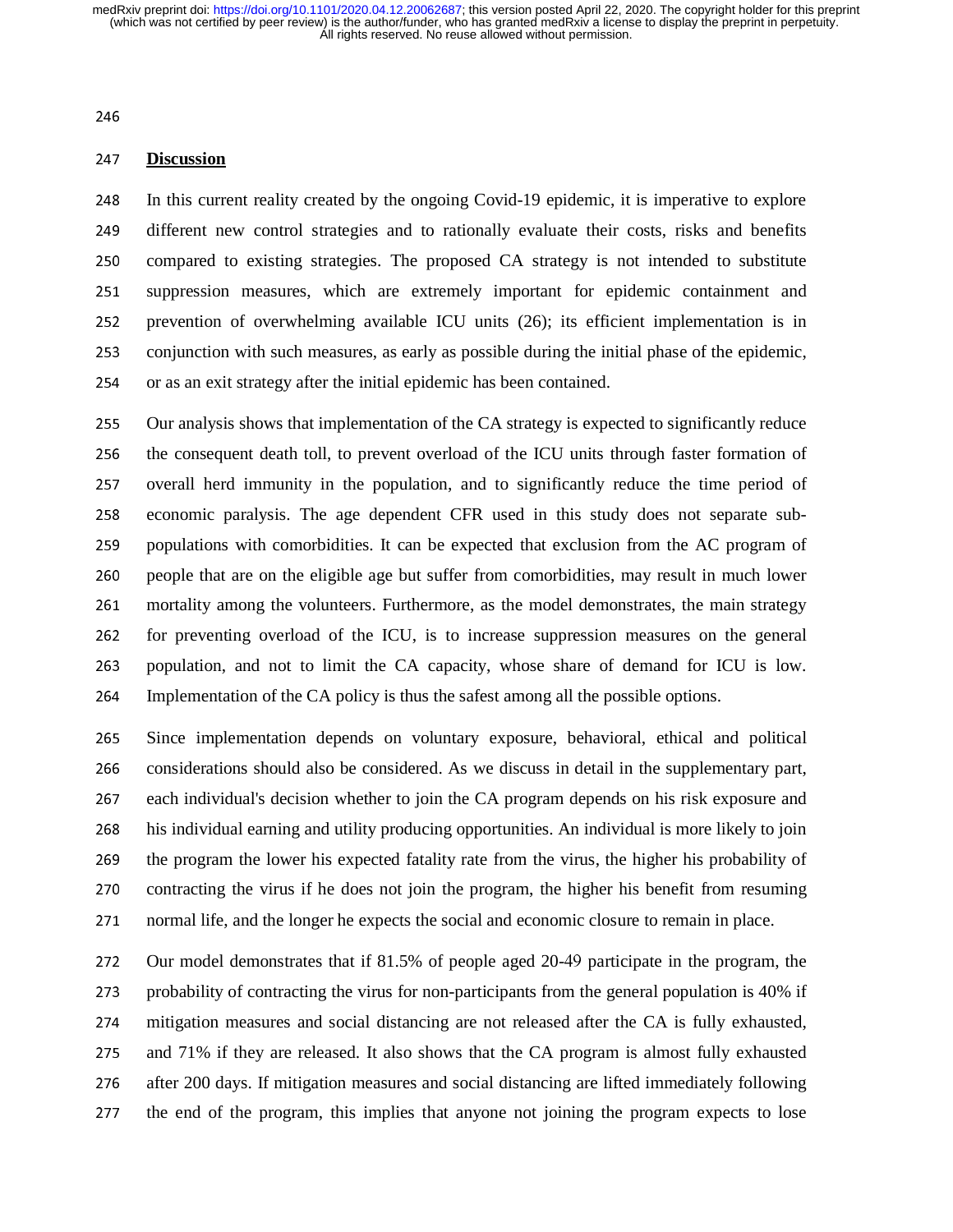278 earning opportunities for this period of time. The two variables – alternative risk of exposure  $279$  to the virus, and time before resumption of normal life – affect the decision whether to join 280 the program. As we explain in the supplementary part, there is some rational expectations<br>281 equilibrium, such that all people who may join the program, actually choose to do so. The <sup>281</sup>equilibrium, such that all people who may join the program, actually choose to do so. The <sup>282</sup>maximum participation age established by such an equilibrium may prove lower than the one 283 analyzed in the model  $-50$ .

<sup>284</sup>Moreover, ethical considerations (also presented in the supplement) may further require <sup>285</sup>lowering the maximum age for participation in the program. Since exposure under the 286 program is voluntary, consent-based criteria support the exposure of young people. <sup>287</sup>Furthermore, since exposed people are isolated, and once they recover and become immune, 288 they rejoin the general population, their exposure reduces negative externalities to other<br>289 people, and hence public health (and furthermore, social welfare) concerns also support their 289 people, and hence public health (and furthermore, social welfare) concerns also support their<br>290 exposure. The remaining concern is whether the state should impose a limitation on voluntary 290 exposure. The remaining concern is whether the state should impose a limitation on voluntary<br>291 assumption of risk, due to paternalistic considerations. These considerations do establish a 291 assumption of risk, due to paternalistic considerations. These considerations do establish a<br>292 maximum level of risk – or maximum age, above which voluntary exposure cannot be  $maximum$  level of risk – or maximum age, above which voluntary exposure cannot be 293 justified. It may therefore well be that the demand for participation in the program would 294 exceed the maximum age allowed. The implementation problem may then be how to prevent 295 higher risk individuals from independently contracting the virus.

296 To implement CA, governments must have the political will to commit to a program that 297 combines isolation/closure with voluntary exposure for a pre-defined time period. Given<br>298 extreme suppression measures that governments have implemented, it would seem reasonable extreme suppression measures that governments have implemented, it would seem reasonable 299 that controlled, voluntary exposure could be managed. Rather than opening businesses and<br>200 public spaces to all low risk groups, thus risking uncontrolled disease spread including to 300 public spaces to all low risk groups, thus risking uncontrolled disease spread including to<br>301 vulnerable populations, governments can leverage success in suppression policies to move to <sup>301</sup>vulnerable populations, governments can leverage success in suppression policies to move to 302 a CA program.

<sup>303</sup>Implementation of the program does not imply that professional personnel will infect people 304 similar to challenge studies. Rather, the government can provide the tools and environment<br>305 for whoever likes to contract infection to perform it easily and in a regulated manner. for whoever likes to contract infection to perform it easily and in a regulated manner. 306 Suppression resources may be turned to enforcement of rules regarding screening of applicant<br>307 volunteers, monitoring mechanisms and patterns of infection, recovery and immunity among <sup>307</sup>volunteers, monitoring mechanisms and patterns of infection, recovery and immunity among 308 volunteers and their social contacts, and regulation of "immunity certification".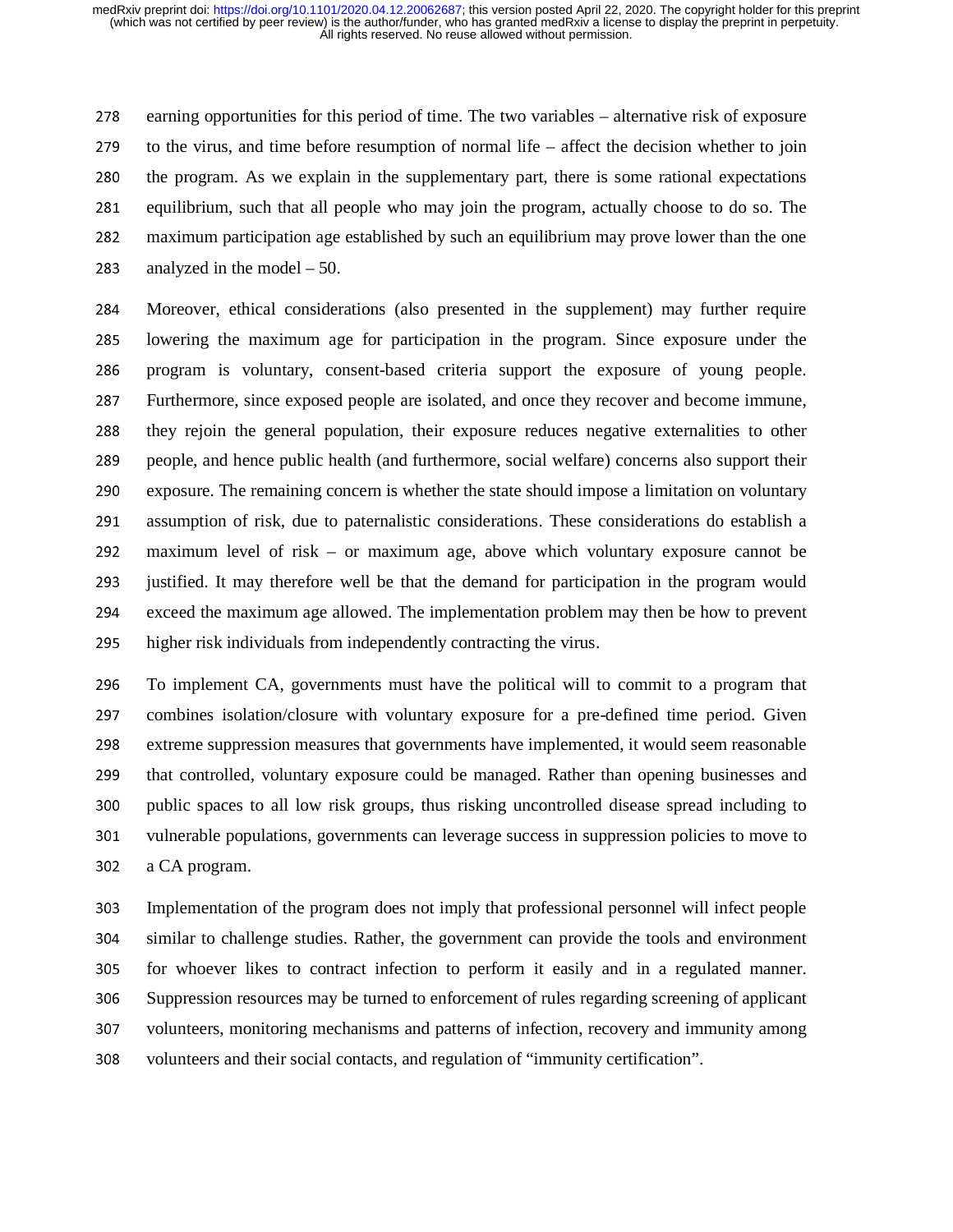<sup>309</sup>Transparent information regarding CA policy, its uptake, and case studies of volunteers' 310 experiences should be provided to the public, the media and, in particular, target groups for 311 voluntary exposure. The public, which in many countries has demonstrated its ability to<br>312 understand and adhere to pandemic related information and edicts, must understand, as much understand and adhere to pandemic related information and edicts, must understand, as much 313 as possible, the risks and benefits of CA to both individuals and society. It would seem they 314 are currently primed to do so  $(27)$ .

<sup>315</sup>While the anticipated morbidity and mortality among volunteers for CA is expected to be 316 lower than other routinely undertaken risks, government should offer suitable recognition and 317 compensation to volunteers who suffer health setbacks and to their families in case of 318 mortality due to participation. Participants in the program may also be offered to volunteer 319 for studies exploring important questions such as the length of protective immunity. Plasma<br>320 donated by recovered patients can be used to treat critically ill Covid-19 patients (28, 29). 320 donated by recovered patients can be used to treat critically ill Covid-19 patients (28, 29).<br>321 The program may be later adjusted for recruiting volunteers to challenge studies, enhancing 321 The program may be later adjusted for recruiting volunteers to challenge studies, enhancing<br>322 the licensure of vaccines, a practice that was recently suggested by several leading scientists the licensure of vaccines, a practice that was recently suggested by several leading scientists 323 and was claimed to be ethically justified in the current situation (30).

<sup>324</sup>Elimination of this particular threat cannot materialize until adequate herd immunity is 325 reached. It is therefore time for policy makers to include herd immunity as the main goal in 326 the array of policy options. The health, economic, and social costs of all the options to<br>327 achieve this goal need to be more fully evaluated, compared and discussed. These achieve this goal need to be more fully evaluated, compared and discussed. These 328 considerations must include the avoidance of getting stuck in one policy direction, sober 329 confronting of the ethical concerns regarding societal attitudes towards risk taking and more 330 complete assessment of the tradeoffs among health impact, economic impact and social 331 capital. This will require a multi sector, professional and representative task force to manage 332 policy options such as CA and the Covid-19 crisis in general.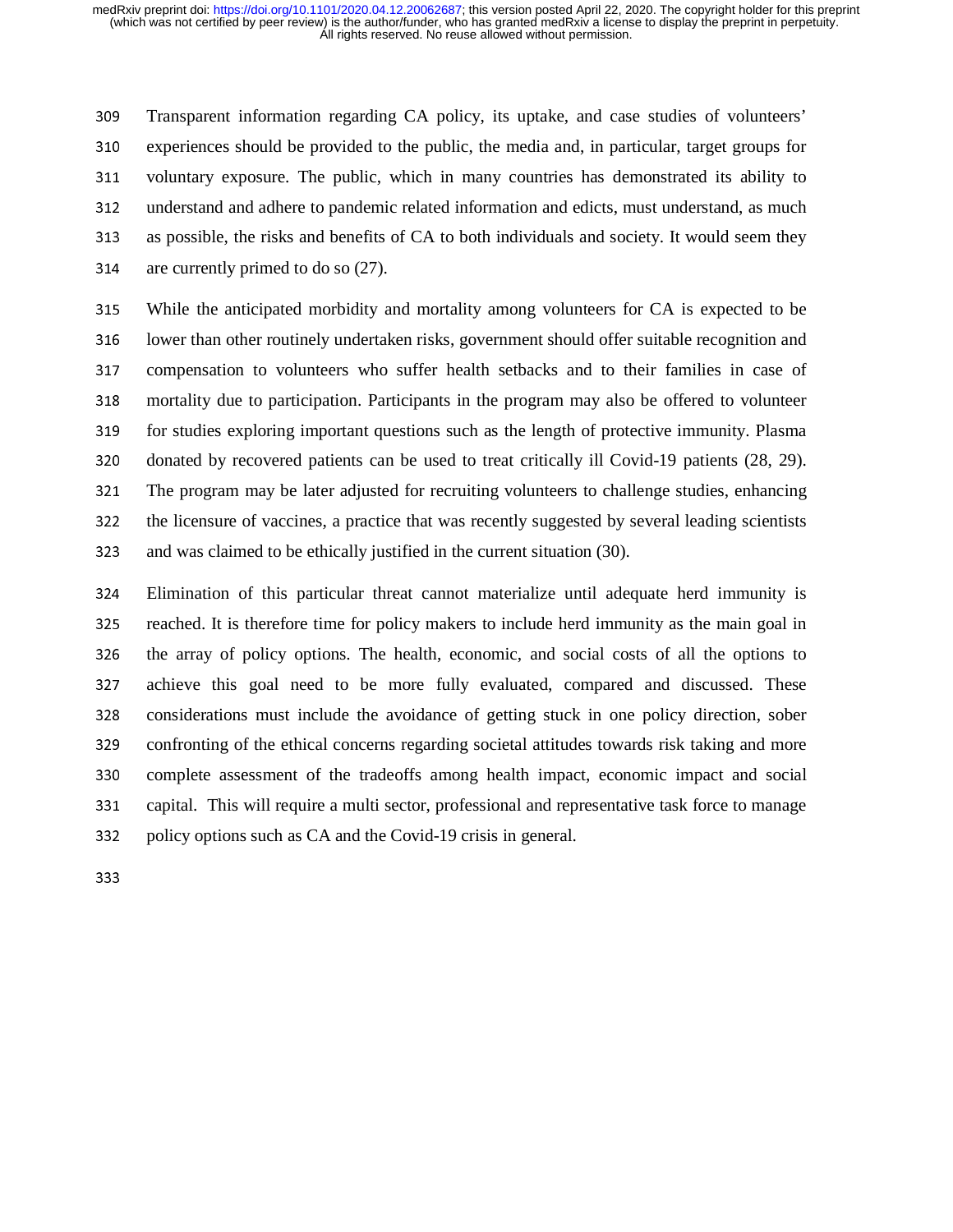- 334 TABLE I. Statistical parameters of the examined scenarios, regarding the general population<br>335 and the low-risk labor-age population. The scenarios are: 1 -Without lockdown, 2 effective
- 335 and the low-risk labor-age population. The scenarios are: 1 -Without lockdown,  $2$  effective<br>336 lockdown, 3 Controlled avalanche (CA) program during lockdown, 4 CA program during
- lockdown, 3 Controlled avalanche (CA) program during lockdown, 4 CA program during
- 337 an ongoing lockdown. At the program end, the lockdown is lifted.

| Parameter       | Description | Units   | Scenario 1 | Scenario 2 | Scenario 3 | Scenario 4 |
|-----------------|-------------|---------|------------|------------|------------|------------|
| Number of       | General     | People  | 64,299     | 48,426     | 26,405     | 47,566     |
| deceased        | population  |         |            |            |            |            |
|                 | Low-risk    | People  | 2,666      | 2,008      | 2,545      | 2,538      |
|                 | Population  |         |            |            |            |            |
|                 | Total       | People  | 66,965     | 50,434     | 28,950     | 50,104     |
|                 | population  |         |            |            |            |            |
| Maximal         | General     | People  | 35,382     | 11,839     | 4,146      | 4,146      |
| number of       | population  |         |            |            |            |            |
| patients        | Low-risk    | People  | 1,490      | 498        | 570        | 570        |
| requiring       | population  |         |            |            |            |            |
| critical care   | Total       | People  | 36,872     | 12,337     | 4,716      | 4,716      |
|                 | population  |         |            |            |            |            |
| Time of         | Quarter     | Days    | 79         | 181        | 87         | 87         |
| recovery of a   | Half        | Days    | 94         | 226        | 142        | 142        |
| given fraction  | Three       | Days    | 112        |            | 197        | 197        |
| of the low-risk | quarters    |         |            |            |            |            |
| population      |             |         |            |            |            |            |
| Fraction of     | General     | Percent | 96         | 73         | 40         | 71         |
| population      | population  |         |            |            |            |            |
| infected by     | Low-risk    | Percent | 96         | 73         | 92         | 96         |
| Covid-19        | population  |         |            |            |            |            |

339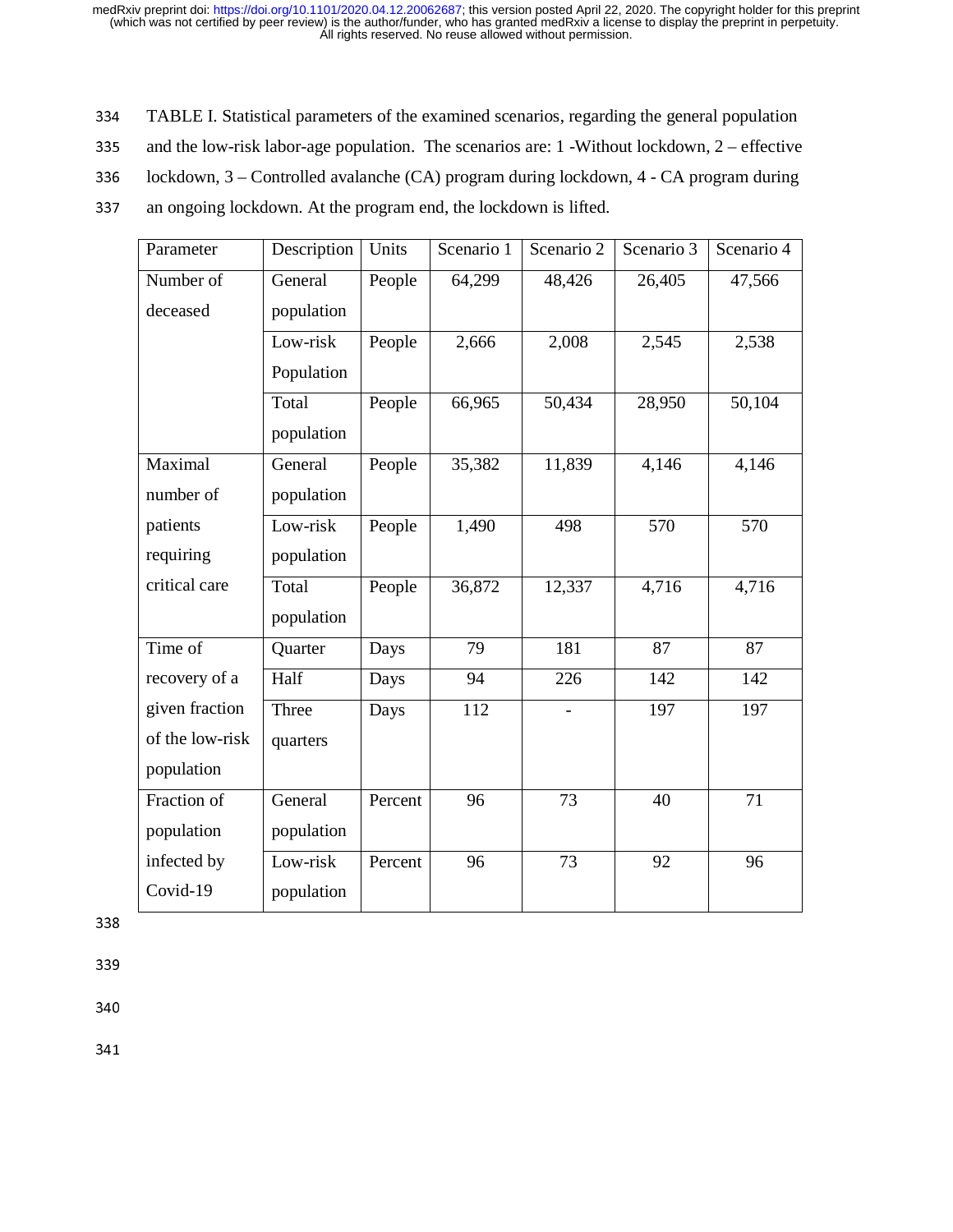



<sup>344</sup>**FIG. 1.** Schematic flow diagram for the Avalanche model. The model describes the Covid-19 345 dynamics in a given population, which is divided to five compartments:  $S -$ Susceptible,  $E -$ 346 exposed, I – Infectious,  $R$  – Recovered and immune, D – Deceased. The population is divided 347 to two: The general population (ages 0-19 and 50-) and the low-risk labor-age population 348 (ages 20-49), that is indicated by L subscript. From the L population volunteers are recruited 349 to the controlled avalanche program that is indicated by A subscript.

- 
- 
- 
- 
- 354
- 355
- 
- 357
- 358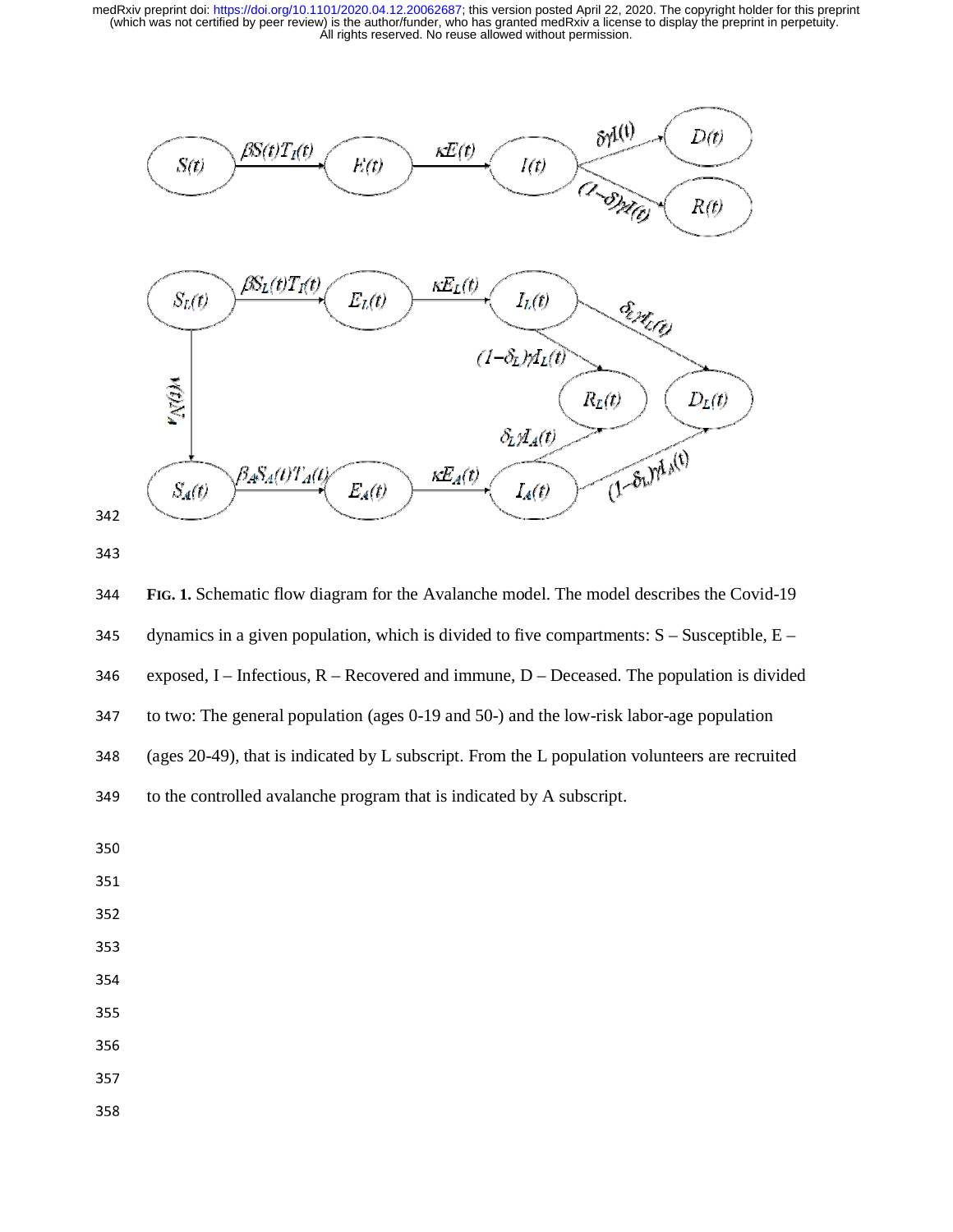



<sup>360</sup>**FIG. 2**. The percentage of recovered cases in three scenarios, in red uncontrolled, in blue 361 mitigation and in black the controlled avalanche strategy. In the left side for the general 362 population and in the right side for the low risk population.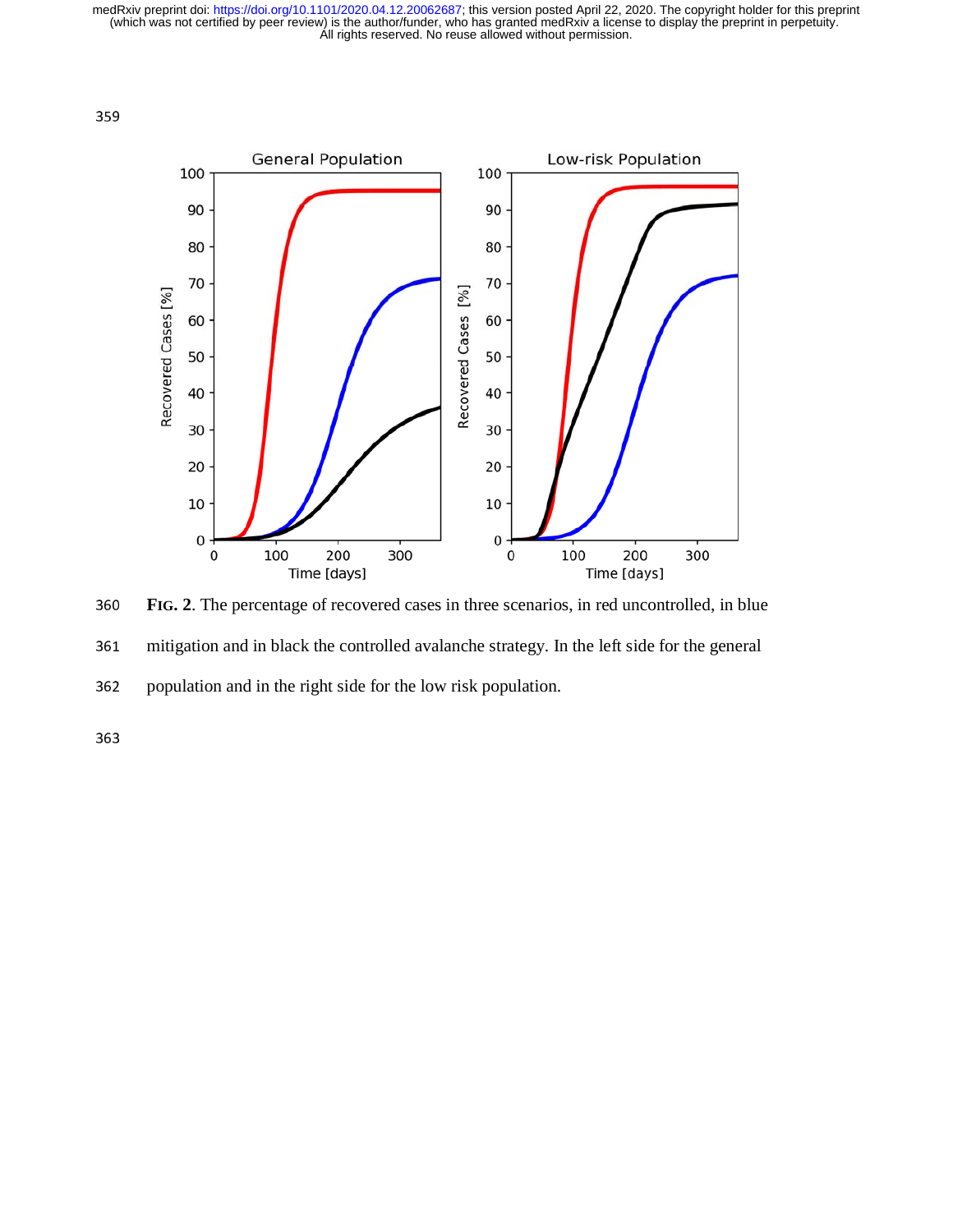



<sup>366</sup>**FIG 3.** The dynamics of cases in need ICUs for four scenarios: Scenario 1- uncontrolled, 367 Scenario 2 – mitigation, Scenario 3 - controlled avalanche (CA) program, followed by 368 mitigation, Scenario 4 - CA program, followed by uncontrolled policy. The general 369 population is in blue line and those from the low-risk population is in red line.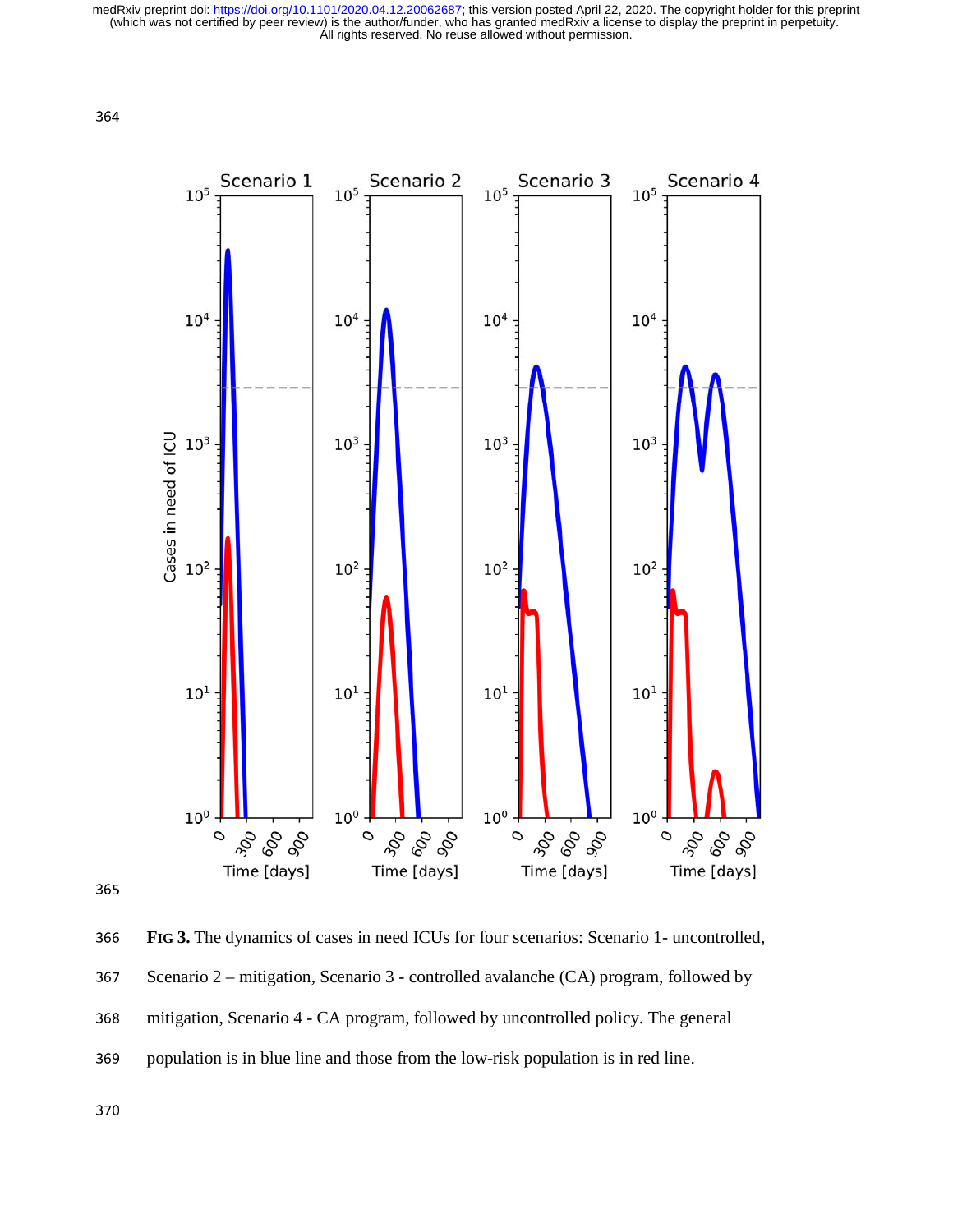## 371 References :

- 372 1. Klausner Z, Fattal E, Hirsch E, Shapira SC. A single holiday was the turning point of the<br>373 COVID-19 policy of Israel. medRxiv. 2020:2020.03.26.20044412. <sup>373</sup>COVID-19 policy of Israel. medRxiv. 2020:2020.03.26.20044412.
- 374 2. Ferguson N, Laydon D, Nedjati Gilani G, Imai N, Ainslie K, Baguelin M, et al. Report 9:<br>375 Impact of non-pharmaceutical interventions (NPIs) to reduce COVID19 mortality and
- Impact of non-pharmaceutical interventions (NPIs) to reduce COVID19 mortality and 376 healthcare demand. Imperial College London; 2020.
- <sup>377</sup>3. Hamzelou J. We have to respect the coronavirus and learn as the disease evolves 2020
- 378 [updated 16/03/2020. Available from: https://www.newscientist.com/article/2237493-<br>379 we-have-to-respect-the-coronavirus-and-learn-as-the-disease-evolves/#ixzz6IBDr9uA0 we-have-to-respect-the-coronavirus-and-learn-as-the-disease-evolves/#ixzz6IBDr9uAO.
- <sup>380</sup>4. Humanity tested. Nature Biomedical Engineering. 2020.
- 381 5. Bai Y, Yao L, Wei T, Tian F, Jin DY, Chen L, et al. Presumed Asymptomatic Carrier<br>382 Transmission of COVID-19. JAMA. 2020. 382 Transmission of COVID-19. JAMA. 2020.<br>383 6. Fraser C. Rilev S. Anderson RM. Ferguson
- 383 6. Fraser C, Riley S, Anderson RM, Ferguson NM. Factors that make an infectious disease<br>384 outbreak controllable. Proc Natl Acad Sci U S A. 2004;101(16):6146-51. 384 outbreak controllable. Proc Natl Acad Sci U S A. 2004;101(16):6146-51.<br>385 7. Zhuang Z. Zhao S. Lin O. Cao P. Lou Y. Yang L. et al. Preliminary estim
- <sup>385</sup>7. Zhuang Z, Zhao S, Lin Q, Cao P, Lou Y, Yang L, et al. Preliminary estimating the 386 reproduction number of the coronavirus disease (COVID-19) outbreak in Republic of
- 387 Korea and Italy by 5 March 2020. medRxiv. 2020:2020.03.02.20030312.<br>388 8. Liu L. Xie J. Sun J. Han Y. Zhang C. Fan H. et al. Longitudinal profiles of
- 8. Liu L, Xie J, Sun J, Han Y, Zhang C, Fan H, et al. Longitudinal profiles of
- <sup>389</sup>immunoglobulin G antibodies against severe acute respiratory syndrome coronavirus
- 390 components and neutralizing activities in recovered patients. Scand J Infect Dis.
- 391 2011;43(6-7):515-21.<br>392 9. Wu LP, Wang NC, Cl
- 9. Wu LP, Wang NC, Chang YH, Tian XY, Na DY, Zhang LY, et al. Duration of antibody 393 responses after severe acute respiratory syndrome. Emerg Infect Dis. 2007;13(10):1562-
- 394 4.
- 395 10. Guo X, Guo Z, Duan C, Chen Z, Wang G, Lu Y, et al. Long-Term Persistence of IgG 396 Antibodies in SARS-CoV Infected Healthcare Workers. medRxiv. 2020.<br>397 11. Bao L. Deng W. Gao H. Xiao C. J. L. Xue J. et al. Reinfection could not
- 11. Bao L, Deng W, Gao H, Xiao C, J. L, Xue J, et al. Reinfection could not occur in SARS-
- 398 CoV-2 infected rhesus macaques. medRxiv. 2020.<br>399 12. WHO. Report of the WHO-China Joint Mission on 12. WHO. Report of the WHO-China Joint Mission on Coronavirus Disease 2019
- 400 (COVID19). Geneva; 2020.<br>401 13. Woelfel R. Corman VM. Gu 13. Woelfel R, Corman VM, Guggemos W, Seilmaier M, Zange S, Mueller MA, et al.
- <sup>402</sup>Clinical presentation and virological assessment of hospitalized cases of coronavirus
- 403 disease 2019 in a travel-associated transmission cluster. medRxiv. 2020.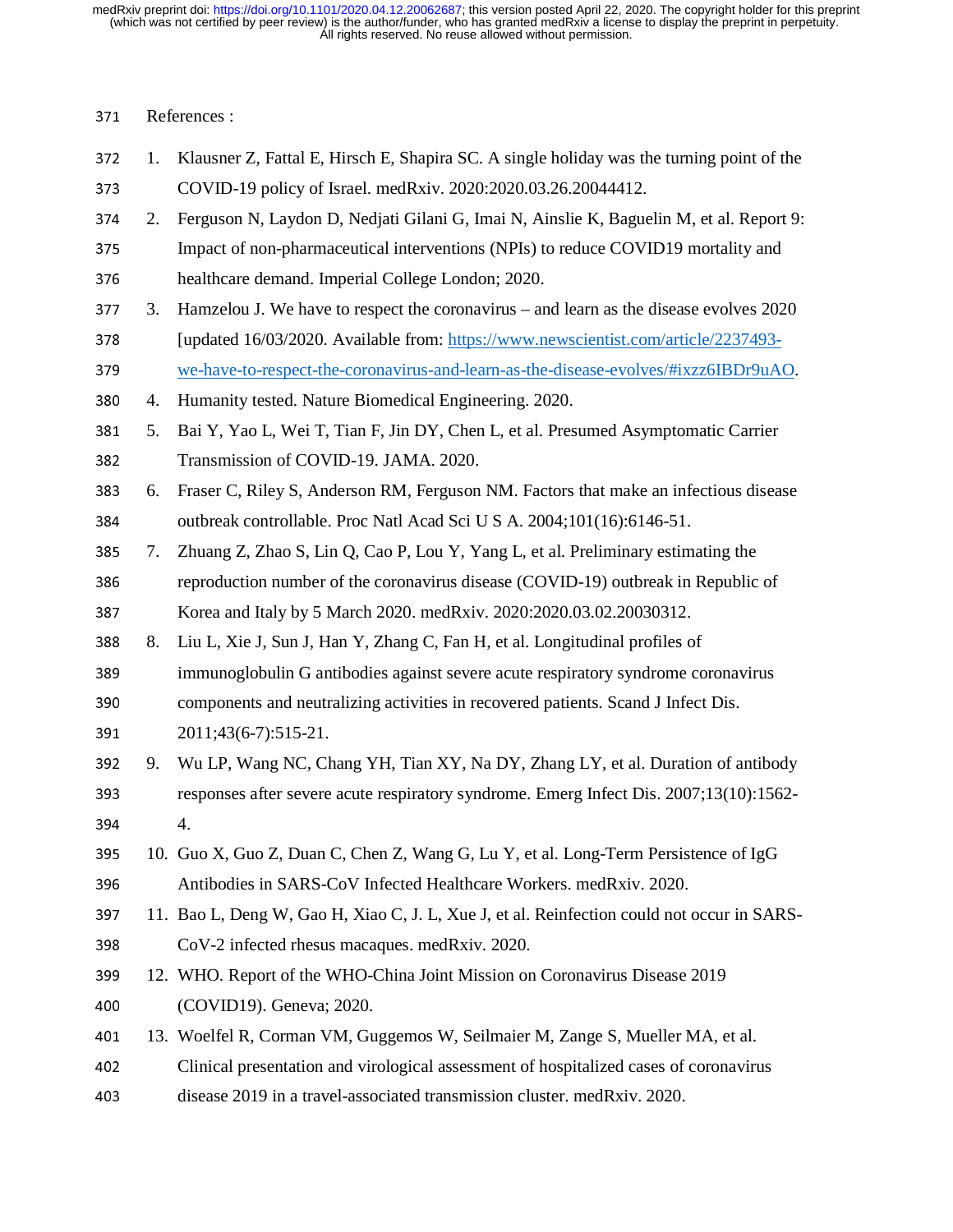- <sup>404</sup>14. ECDC. Novel coronavirus (SARS-CoV-2). Discharge criteria for confirmed COVID-19
- 405 cases When is it safe to discharge COVID-19 cases from the hospital or end home
- 406 isolation? . 2020.<br>407 15. Verity R. Okell L. <sup>407</sup>15. Verity R, Okell LC, Dorigatti I, Winskill P, Whittaker C, Imai N, et al. Estimates of the 408 severity of COVID-19 disease. Lancet. 2020:2020.03.09.20033357.
- 409 16. Wighton D, Chasan D. Germany will issue coronavirus antibody certificates to allow 410 quarantined to re-enter society 2020 [Available from:
- 411 https://www.telegraph.co.uk/news/2020/03/29/germany-will-issue-coronavirus-antibody-<br>412 certificates-allow-quarantined/. 412 certificates-allow-quarantined/.<br>413 17. Cao Z. Zhang O. Lu X. Pfeiffer
- 413 17. Cao Z, Zhang Q, Lu X, Pfeiffer D, Jia Z, Song H, et al. Estimating the effective<br>414 reproduction number of the 2019-nCoV in China. medRxiv. 2020:2020.01.27.20
- <sup>414</sup>reproduction number of the 2019-nCoV in China. medRxiv. 2020:2020.01.27.20018952.
- 415 18. Read JM, Bridgen JR, Cummings DA, Ho A, Jewell CP. Novel coronavirus 2019-nCoV:<br>416 early estimation of epidemiological parameters and epidemic predictions. medRxiv.
- early estimation of epidemiological parameters and epidemic predictions. medRxiv.
- 417 2020:2020.01.23.20018549.<br>418 19. Wu JT, Leung K, Leung GM 19. Wu JT, Leung K, Leung GM. Nowcasting and forecasting the potential domestic and 419 international spread of the 2019-nCoV outbreak originating in Wuhan, China: a<br>420 modelling study. Lancet. 2020:395(10225):689-97. modelling study. Lancet. 2020;395(10225):689-97.
- 421 20. Linton NM, Kobayashi T, Yang Y, Hayashi K, Akhmetzhanov AR, Jung SM, et al.<br>422 Incubation Period and Other Epidemiological Characteristics of 2019 Novel Corona
- Incubation Period and Other Epidemiological Characteristics of 2019 Novel Coronavirus
- 123 Infections with Right Truncation: A Statistical Analysis of Publicly Available Case Data.<br>124 J Clin Med. 2020:9(2).
- J Clin Med. 2020;9(2).
- 21. Statistical Abstract of Israel 2019 No.70. [Internet]. 2019. Available from:<br>426 https://www.chs.gov.jl/en/publications/Pages/2019/Statistical-Abstract-of-Isr
- 426 https://www.cbs.gov.il/en/publications/Pages/2019/Statistical-Abstract-of-Israel-2019-<br>427 No-70.aspx.  $No-70.$ aspx.
- 428 22. Tourism and Hotel Services Statistics Quarterly 4 2019. [Internet]. 2019. Available 429 from: https://www.cbs.gov.il/en/publications/Pages/2019/Tourism-and-Hotel-Service from: https://www.cbs.gov.il/en/publications/Pages/2019/Tourism-and-Hotel-Services-
- 430 Statistics-Quarterly-4-2019.aspx.<br>431 23. Maier BF. Brockmann D. Effectiv 23. Maier BF, Brockmann D. Effective containment explains sub-exponential growth in 432 confirmed cases of recent COVID-19 outbreak in Mainland China. medRxiv. <sup>433</sup>2020:2020.02.18.20024414.
- <sup>434</sup>24. Tian H, Liu Y, Li Y, Wu C-H, Chen B, Kraemer MUG, et al. An investigation of
- <sup>435</sup>transmission control measures during the first 50 days of the COVID-19 epidemic in
- 436 China. Science. 2020:eabb6105.